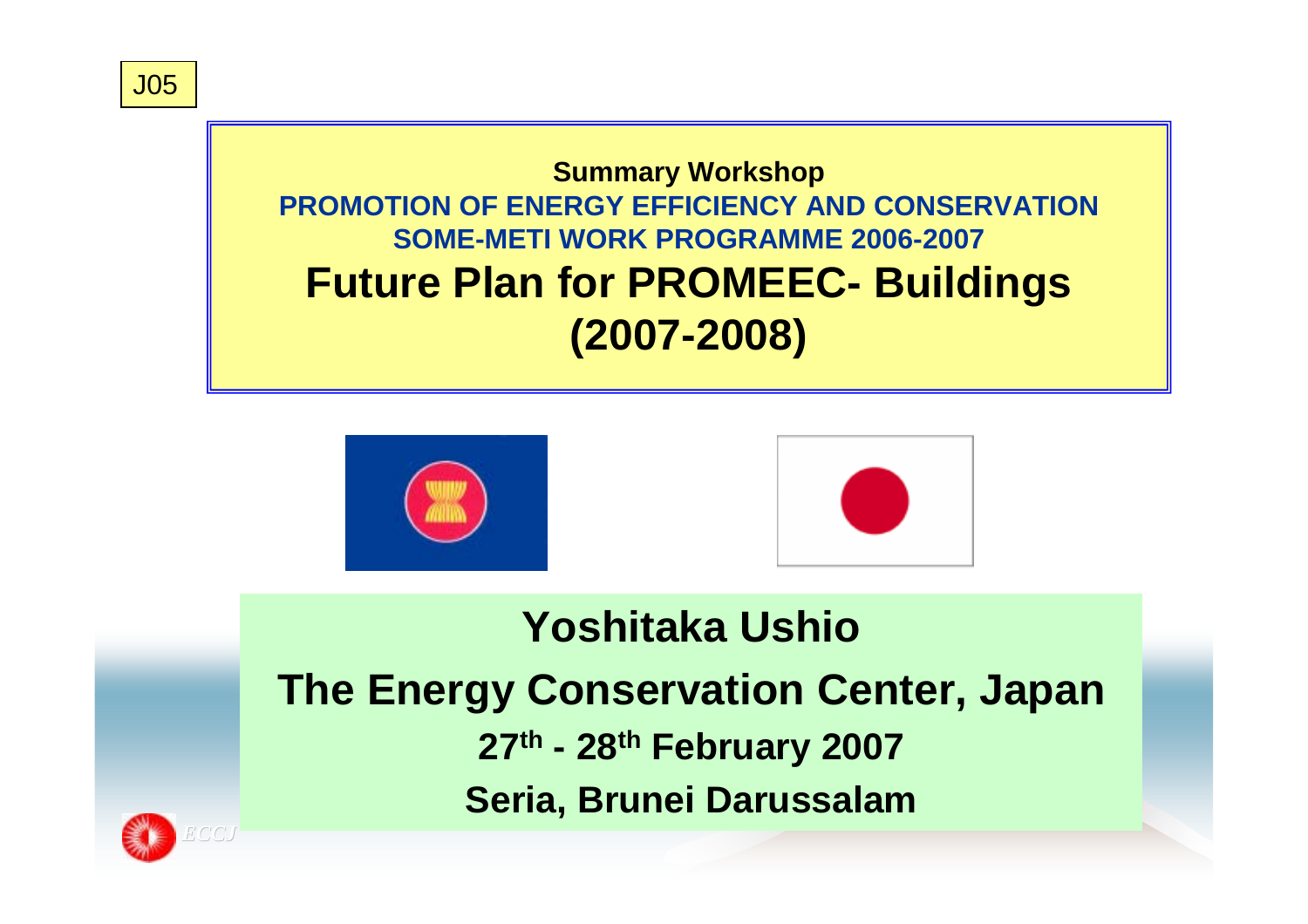## **1. Activities in 2006 – 2007**

**(The detailed activities have been Presented)**

- **(1) Follow-up Survey and Energy Audit in Brunei Darussalam, Philippines and Vietnam (HCMC)**
- **(2) Local Seminar - Workshop for Dissemination**
- **(3) Development of Technical Directory**
- **(4) Development of Local DB / BM / GL**

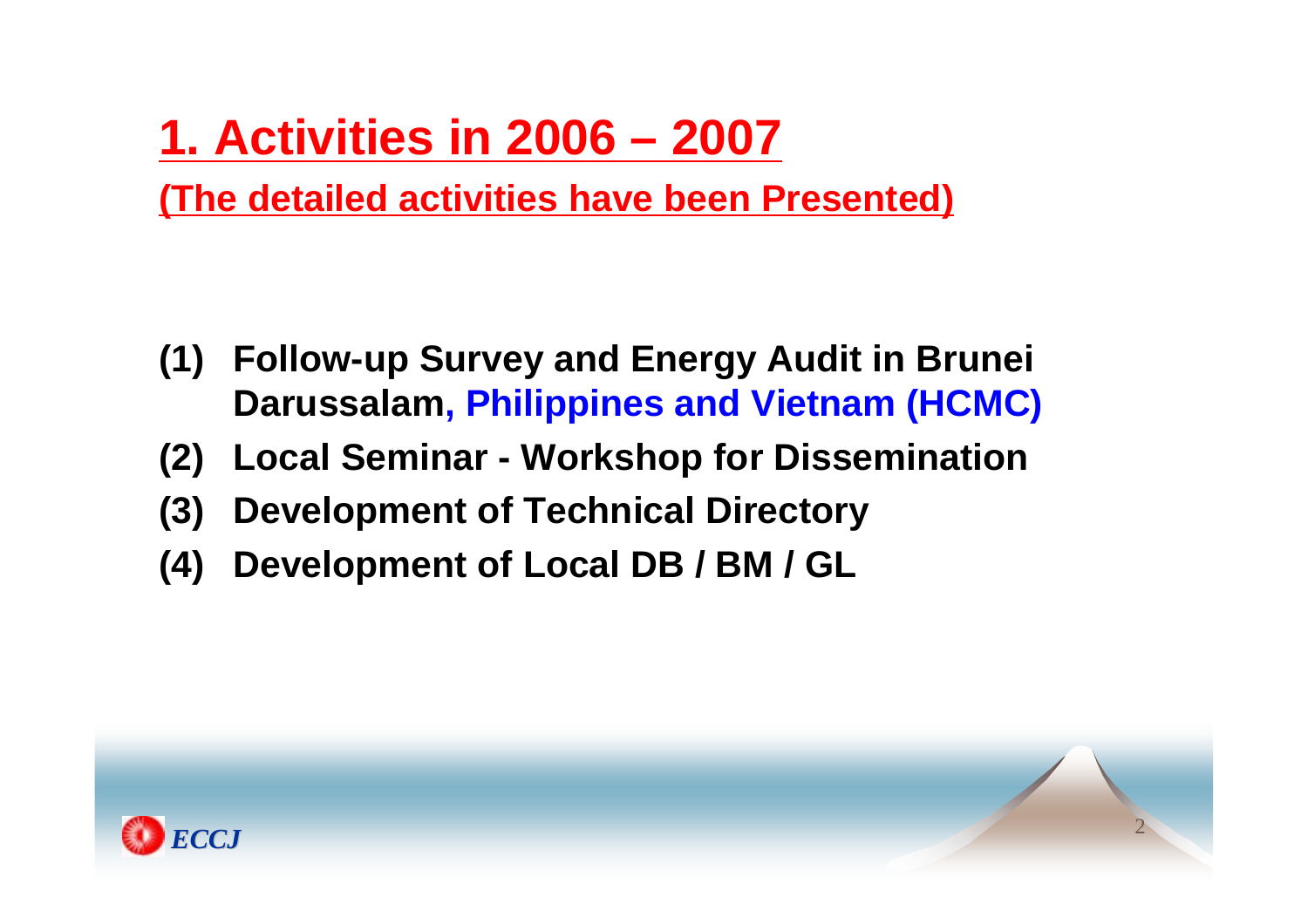# **2. Basic Direction for 2007 - 2008**

## **The 4th Year of Phase - 2**

- **Continuation of the similar activities as in 2006-2007in different 3 Countries**
- **(1) Follow-up Survey / Energy Audit**
- **(2) Local Seminar-Workshop for Dissemination**
- **(3) Development of Technical Directory**
- **(4) Development of Local DB / BM / GL**

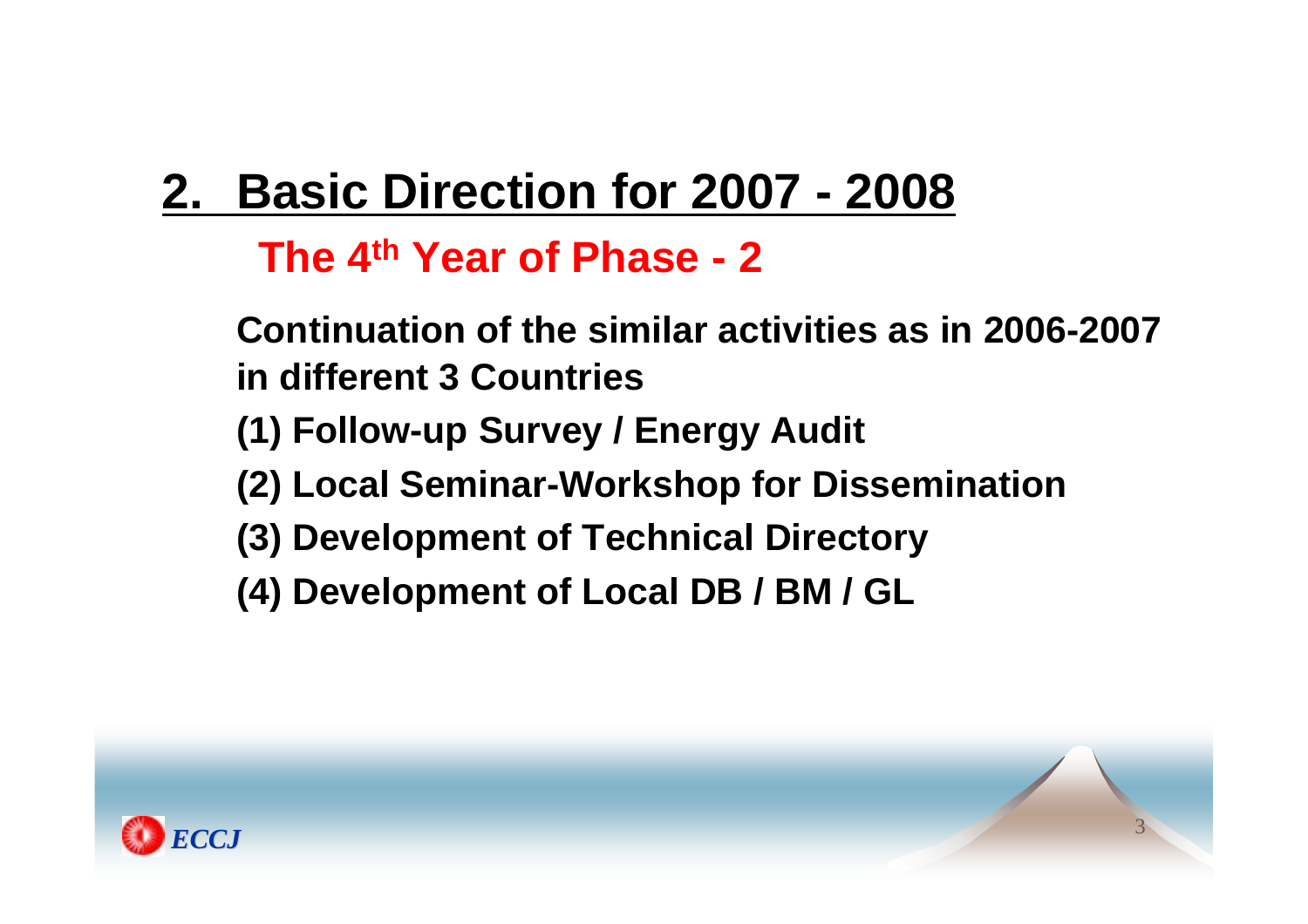## **Updated Plan of 2nd Stage (2004 - 2008)**

| Project         | Step     | <b>Activities</b>                                                                                                            | 2004-05 2005-06 2006-07 2007-08 |  |  |
|-----------------|----------|------------------------------------------------------------------------------------------------------------------------------|---------------------------------|--|--|
| <b>Building</b> | $Step-1$ | ● Disseminate Energy Audit<br>(OJT Training of Energy Audit)<br>$\bullet$ Follow-up the realization of<br>the recommendation |                                 |  |  |
|                 |          |                                                                                                                              |                                 |  |  |
|                 |          |                                                                                                                              |                                 |  |  |
|                 |          |                                                                                                                              |                                 |  |  |
|                 |          | (check by follow-up survey & e.                                                                                              |                                 |  |  |
|                 |          | audits)                                                                                                                      |                                 |  |  |
|                 | $Step-2$ | ●Develop local DB/BM/GL<br>(Seminar/Workshop)                                                                                |                                 |  |  |
|                 |          |                                                                                                                              |                                 |  |  |
|                 |          | ●Develop Technical Directory<br>(Seminar/Workshop)                                                                           |                                 |  |  |
|                 |          |                                                                                                                              |                                 |  |  |
|                 | $Step-3$ | $\blacktriangleright$ Establish local DB/BM/GL<br>●Investigation/study by the<br>taskforce (ASEAN Internal                   |                                 |  |  |
|                 |          |                                                                                                                              |                                 |  |  |
|                 |          |                                                                                                                              |                                 |  |  |
|                 |          |                                                                                                                              |                                 |  |  |
|                 |          | Benchmarking)                                                                                                                |                                 |  |  |
|                 |          | Establish DB/BM/GL system<br>for ASEAN<br>$\bullet$ Disseminate Technical                                                    |                                 |  |  |
|                 |          |                                                                                                                              |                                 |  |  |
|                 |          |                                                                                                                              |                                 |  |  |
|                 |          | Directory                                                                                                                    |                                 |  |  |

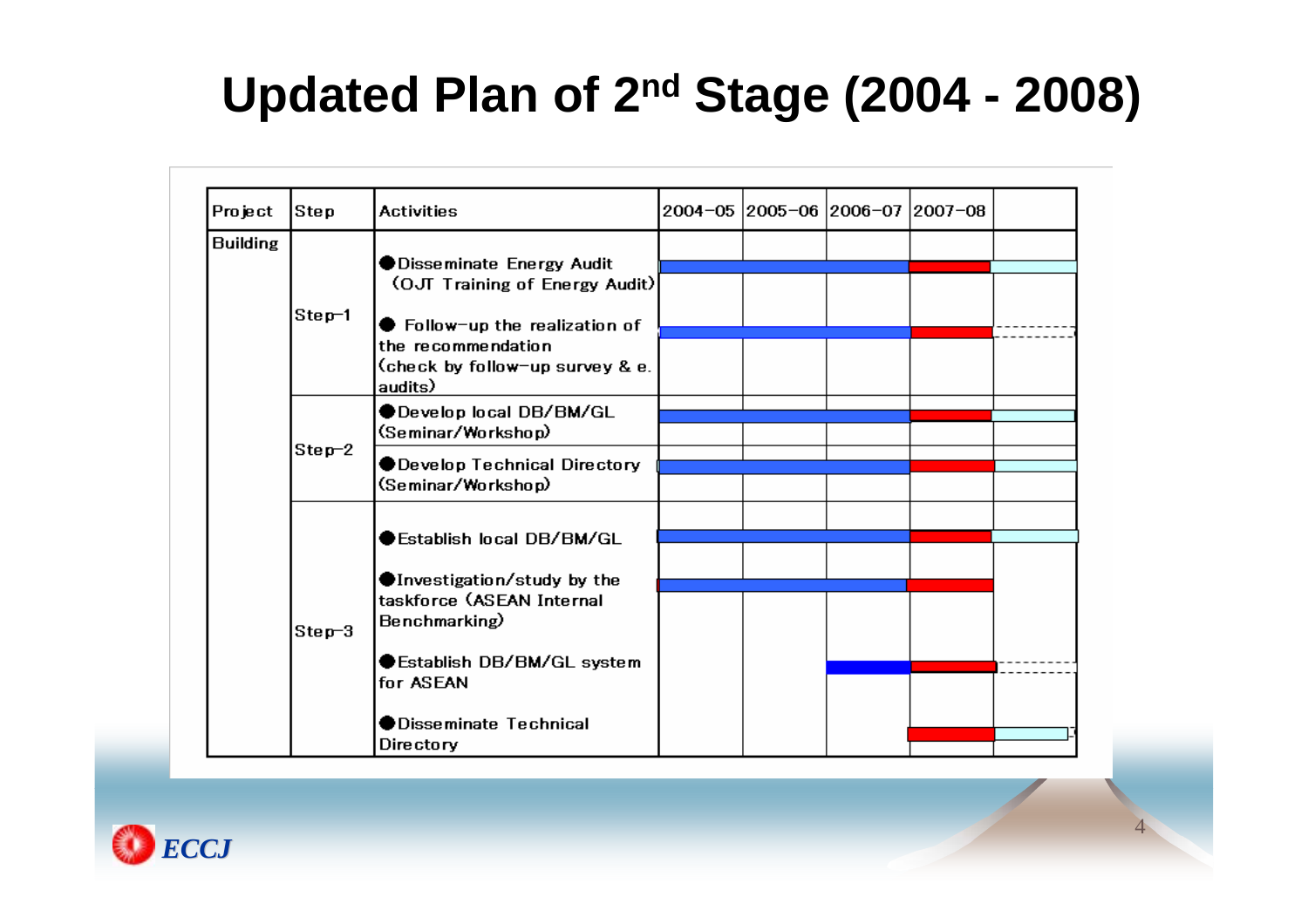# **3. Activities for 2007-2008**

- **1. Follow-up Survey / Additional Energy Audit in 4 ASEAN Countries (Singapore and other 2 countries )**
	- **- OJT for the local engineers (More involvement of the local engineers and giving the opportunity for the engineers from other ASEAN countries to join the audits)**
	- **- Identification of the present energy consumption and their own benchmark (Target)**
	- **- Identification of the barriers and the actual implemented measures recommended by their own team or the Japanese experts through the energy audit**
	- **- Recommendations for EE & C**
	- **- Identification of Barrier and Measures**
- **2. Local Seminar-Workshop for Dissemination in Singapore and other 2 countries (Inviting the Presenters from Host Countries (at least 2 successful cases: The buildings audited by the Local Audit Team) and Other ASEAN Countries (4 cases))**

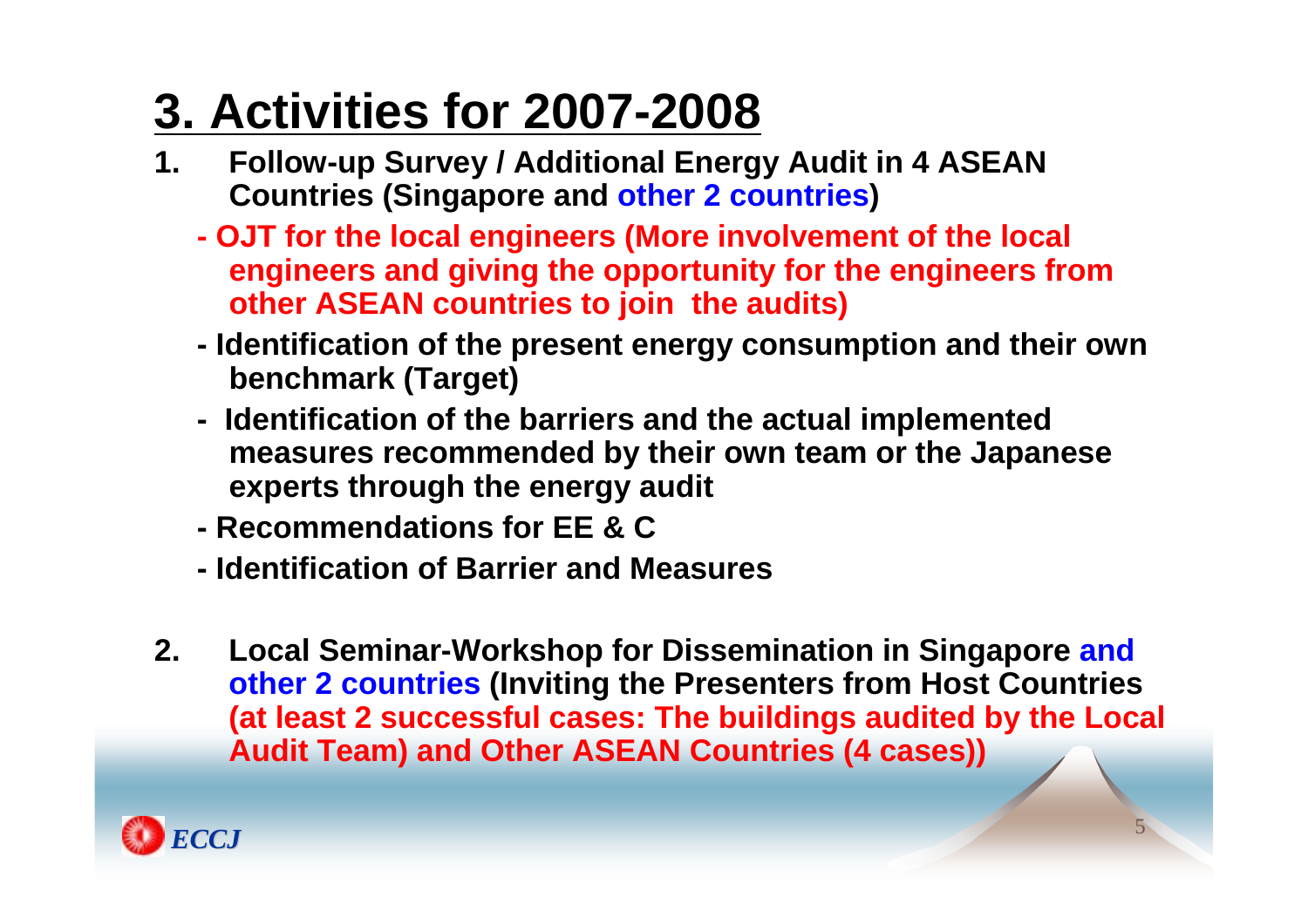## **3. Activities for 2007-2008**

**(Continued)**

- **3. Development of Technical Directory by all the ASEAN countries (Previous PROMEEC audit results, the information and data from the ASEAN Energy Award, etc.)**
- **4. Development of Local Database / Benchmark / Guideline for Building by all the ASEAN countries (Previous PROMEEC audit results, the information and data from the ASEAN Energy Award, etc.)**
- **5. Continued Joint Activities with "ASEAN Benchmarking"**
- **6. Continued activities for the support to the evaluation by BOJ for ASEAN EE & C Award System of Best Practice and Energy Management for Buildings**

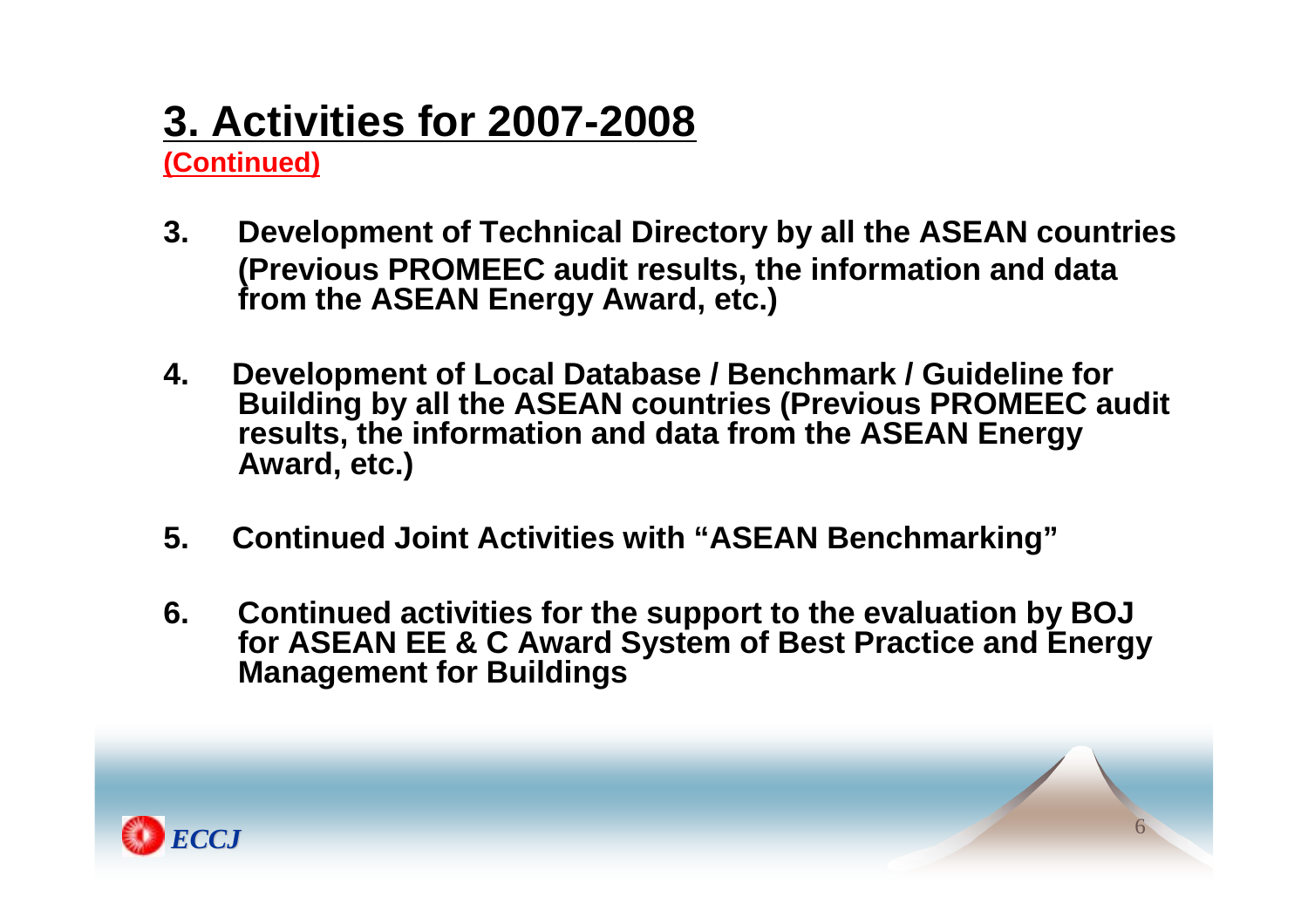## **4. The Key Issue for the PROMEEC (Building) 2007 to 2008**

**Importance of Energy Data Collection (Again!) : Setting the own target To Know My Best target (My Benchmark) by the Energy Audit (Survey)**



**The average benchmark is not necessaril the benchmark.**

#### **Average Benchmarking**

#### **My Benchmark (The Best Target)**

**At first to be known by the Energy Audit (from the energy data) of my own building)**

7

#### **Present Position**

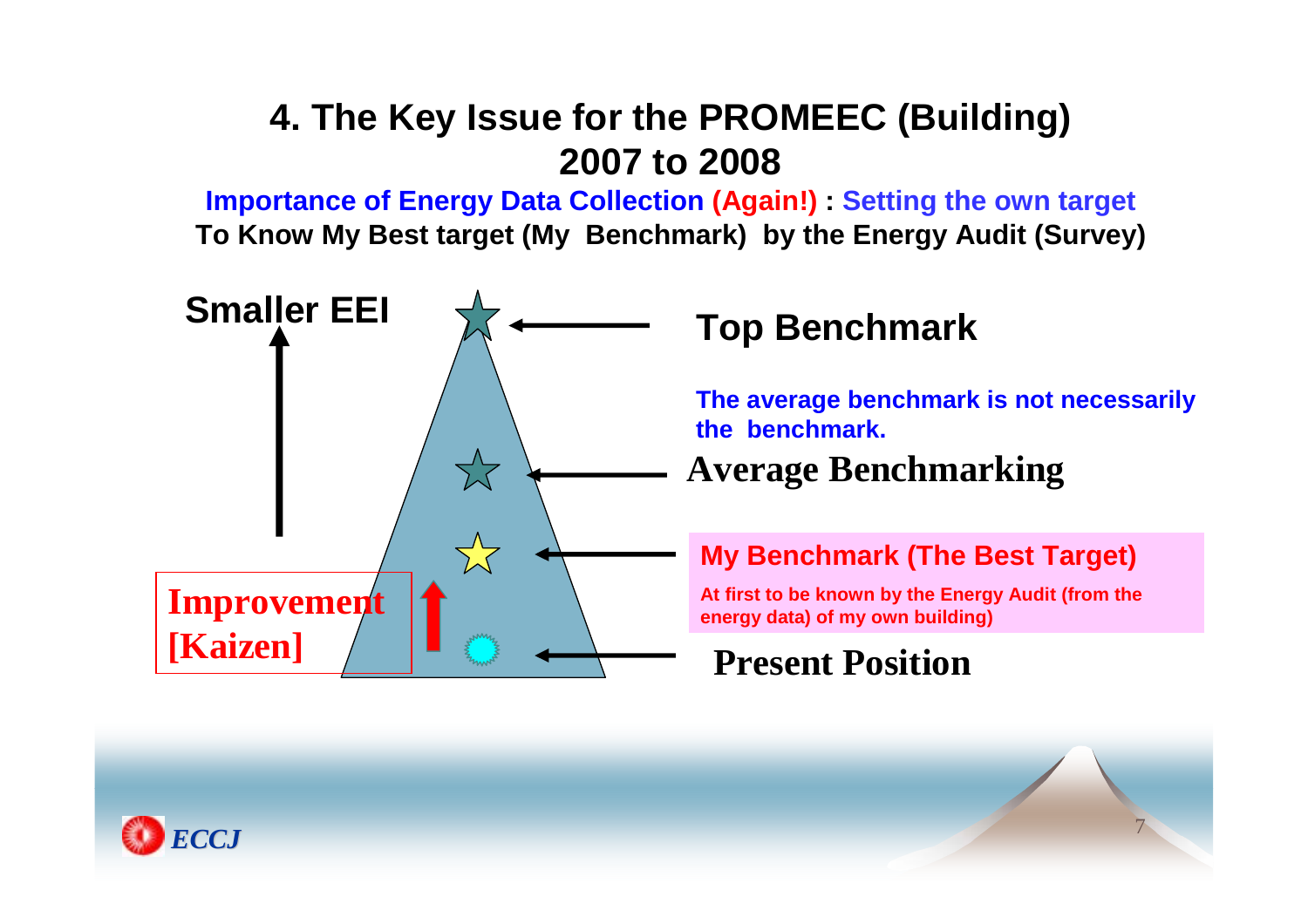#### **Importance of Collecting and Analysis of the Energy Data Setting the own target To Know My Best target (My Benchmark) by the Energy Audit (Survey) The results of the Energy Audit (the EEI Management Tool) (kWh/m 2/y)**  $\bigcirc$  $\bigcirc$ ④ **Actual Result(MJ/m 2/y) Implementation of EC measuresEnergy Audit PDCA** (Plan, Do, Check and Action)  $\bigcirc$

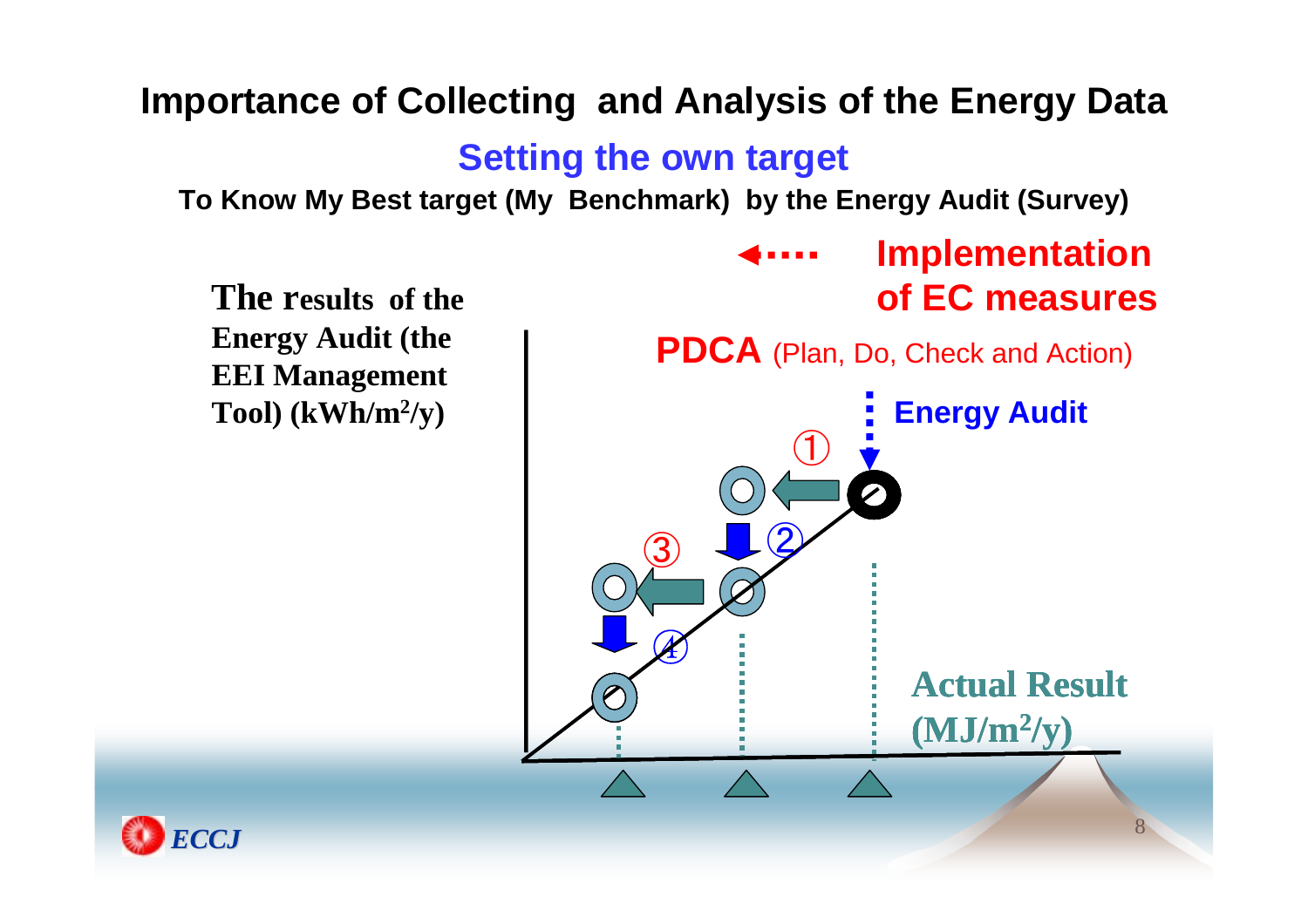## **(DRAFT) Basic Time Schedule for 2007 - 2008**



: Key activities